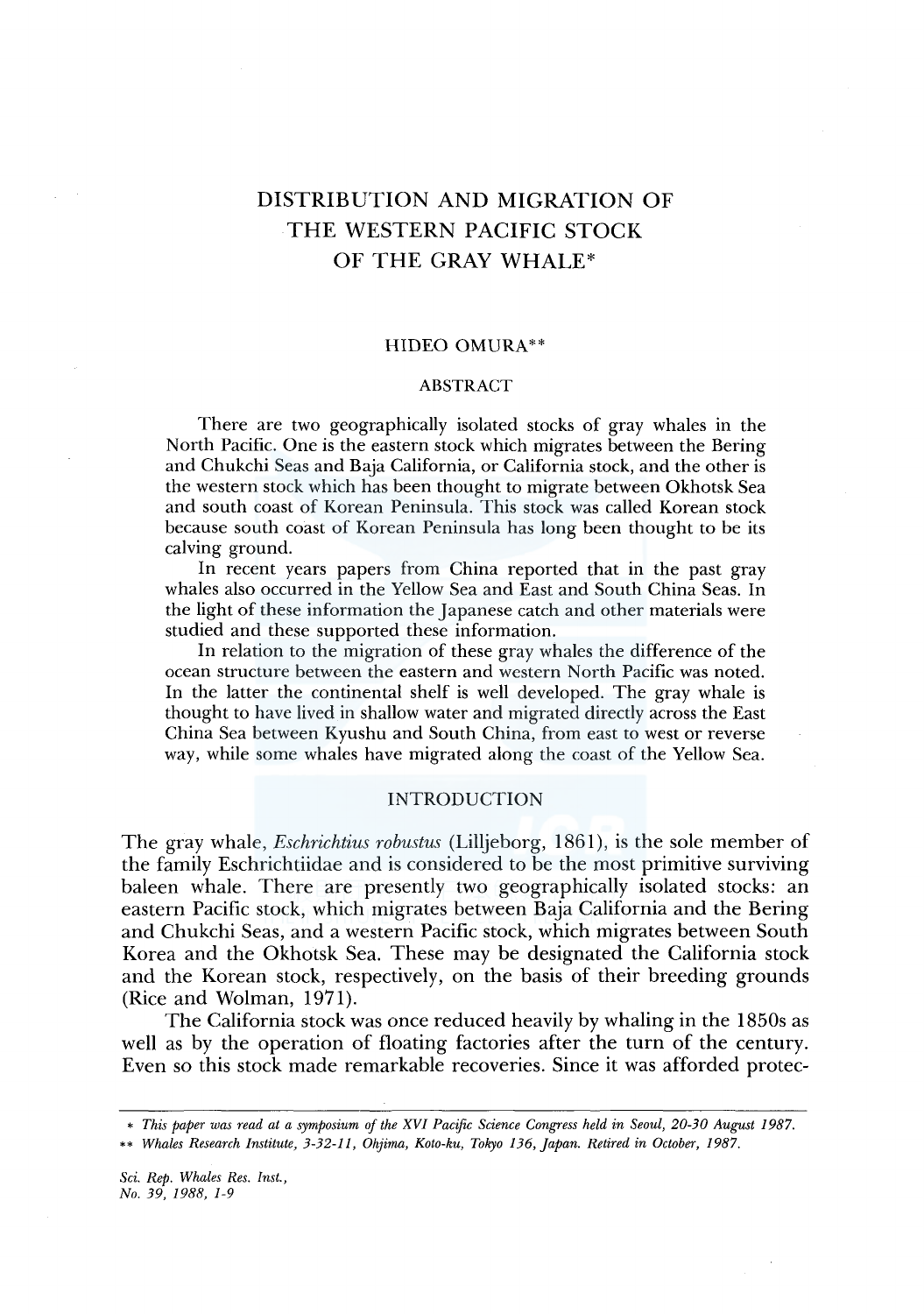





tion from commercial whaling in 1946 by the International Convention for the Regulation of Whaling, the population has recovered steadily. The stock has been classified as a Sustained Management Stock since 1978, based on the understanding that it had remained stable at about 11,000 whales over an 11 years period with approximately constant catches (IWC, 1986).

The western Pacific stock of the gray whale was hunted twice in the history of whaling. Prior to the turn of the century whales were taken in Japan using hand harpoon and net (net whaling). This whaling was conducted in two regions of Japan, one the Pacific side and the other on the coasts of southern Sea of Japan and eastern East China Sea (off Kyushu and Yamaguchi prefecture). Right whale *(Eubalaena glacialis),* humpback whale *(Bal,aenoptera novaeangliae)* and fin whale *(B. physalus)* were the major targets of this whaling, but the gray whale and other species of whales were also taken (Omura, 1984).

Gray whales in the above two regions may represent different populations. The gray whales coming to the Pacific side is thought to have followed a migration route along the east coast of Japan (Nishiwaki and Kasuya, 1970;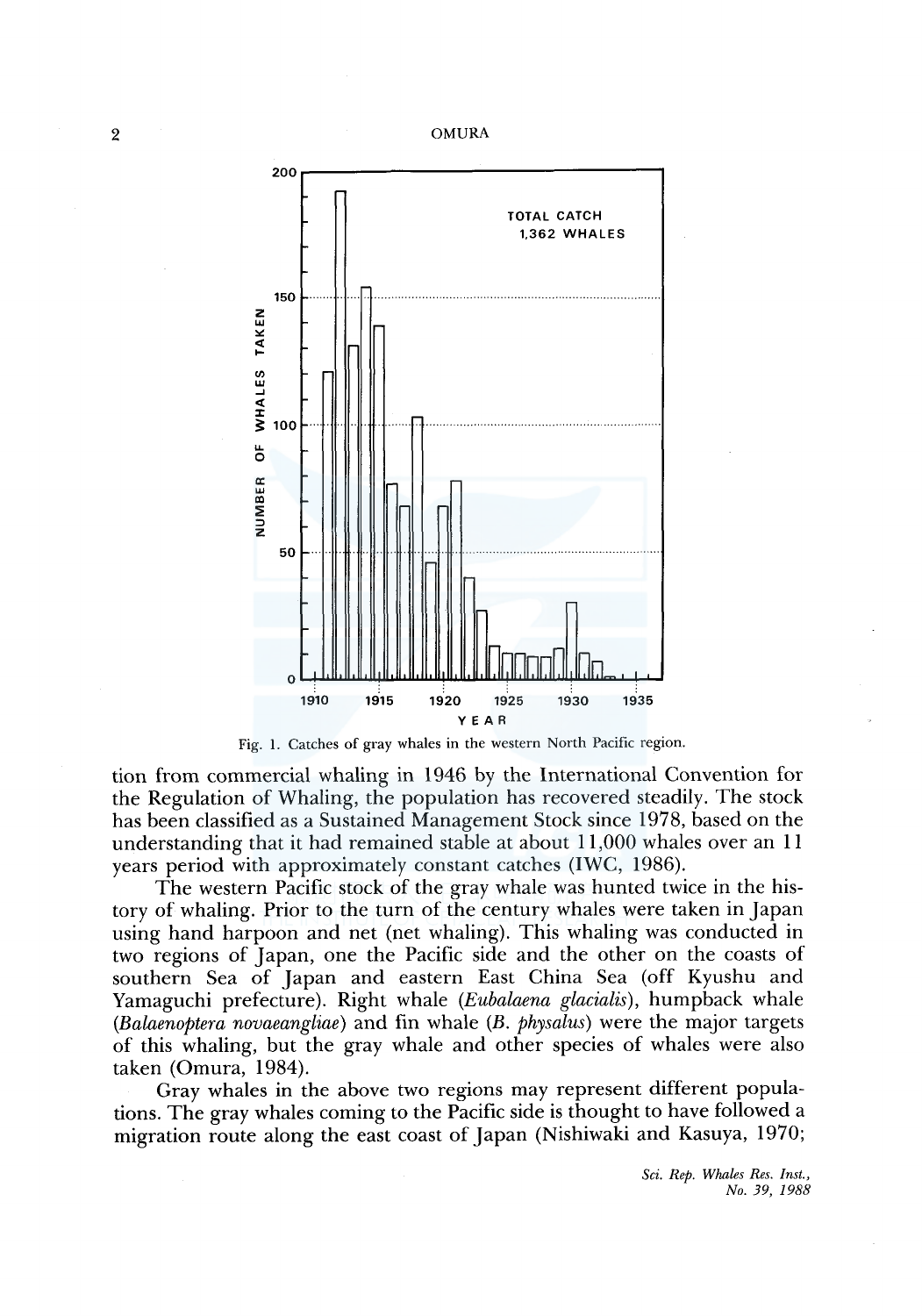#### GRAY WHALE MIGRATION 3

Omura, 1974, 1984; Bowen, 1974). Bowen (1974) describes further that those gray whales should be regarded as strays from the Bering Sea. Migration of these whales, however, is not discussed in detail in the present paper. The gray whales coming to the coasts of Kyushu and Yamaguchi prefecture are portion of those whales migrating in the waters adjacent to Korea (Omura, 1984).

After the turn of the century (in the years  $1911 - 1933$ ) gray whales were hunted heavily by modern catchers on the coast of Korea, and once the stock was thought to be exterminated (Mizue, 1951; Bowen, 1974), but this was not the case and some still survive (Brownell and Chun, 1977; Yablokov and Bogoslovskaya, 1984) (Fig. 1).

The calving ground of the western Pacific stock was once believed to be the southern coast of South Korea (Andrews, 1914; Mizue, 1951; Rice and Wolman, 1971; Omura, 1984; Yablokov and Bogoslovskaya, 1984). Wang (1984), however, noted the occurrence of gray whales in the Yellow Sea, the East and South China Seas and described that the calving grounds of these whales are possibly in Baya Bay and Wailuo Harbour. In the light of these reports I have tried to make clear their migration route using data in hand.

# MIGRATION OF GRAY WHALES ALONG THE KOREAN PENINSULA

Andrews (1914) who firstly investigated gray whales at Ulsan, Korea, during a period in January and February 1912 states as follows:

"In November and December, when the females are taken, almost every individual will be found to be carrying young nearly for birth. As these would necessarily be delivered within two or three weeks after passing Ulsan, the birth must occur in the bays among the numerous small islands at the extreme southern end of the peninsula."

In fact he examined 24 gray whales during his stay at Ulsan, in which 21 whales were males and 3 were females. One of the females contained a fetus 476cm long. The mean body length at birth of the gray whale fetus is 4.9 meters for the California stock whales (Rice and Wolman, 1971). This fetus, therefore, can be regarded as near term. This is, however, the only fetal record he had. It is clear, therefore, that the statement was based largely on information supplied from others, especially a Norwegian whaling gunner H. G. Melsom, who worked with him.

As already stated a portion of the Korean stock had migrated to the north coast of Kyushu, where they were taken by net whaling prior to this century. No catch statistics by species in Kyushu are available (Omura, 1984), but it is clear that gray whales (Ko-kujira) were also taken at Ikitsuki Island in addition to right, humpback and fin whales (Yamada, 1983)\*. There the

<sup>\*</sup> An English translation from a Japanese old book entitled 'Isanatori-ekotoba', which means "Whaling, explained with pictures". In the translation this was erroneously written as 'Yogiotoru eshi'.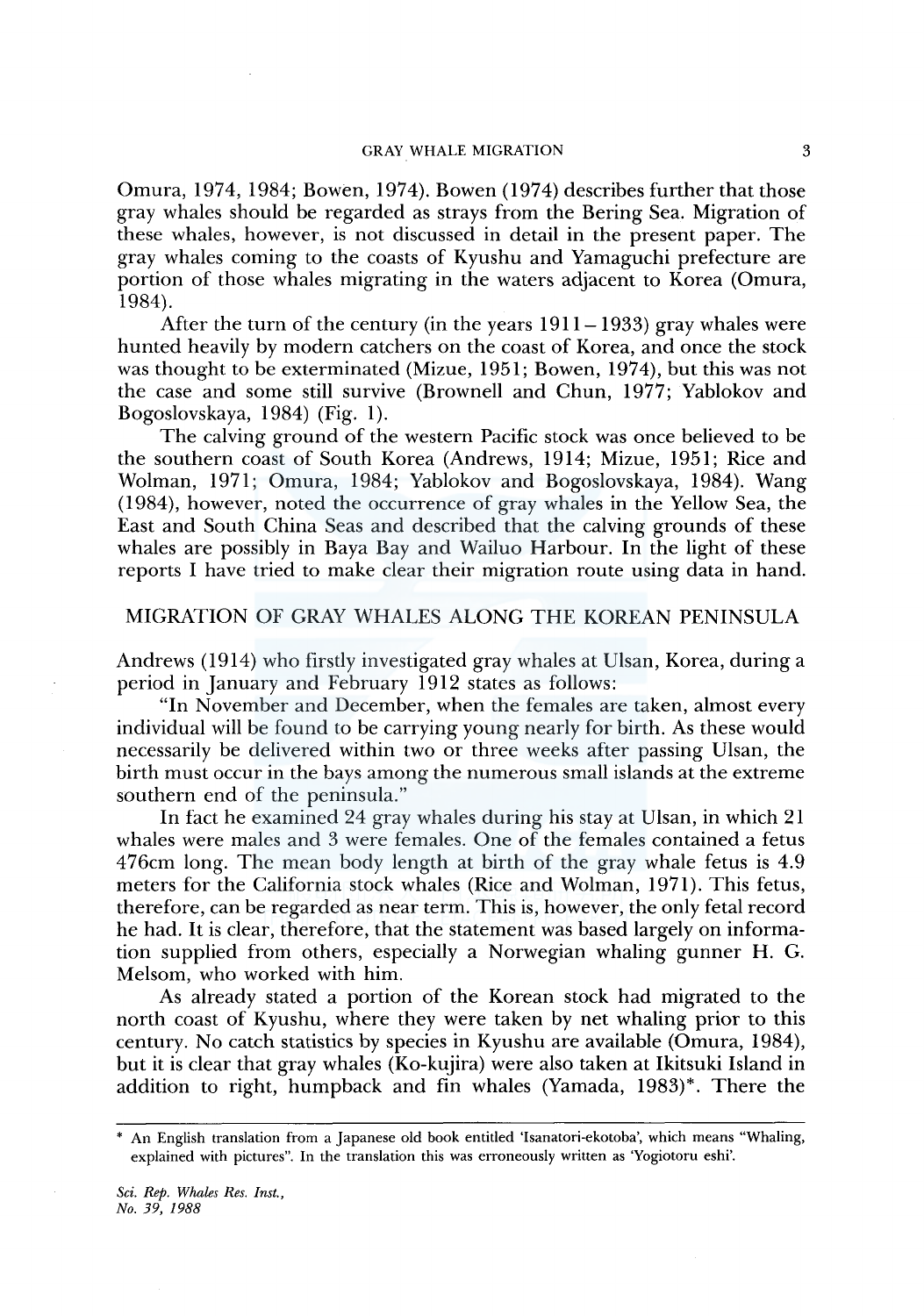## 4 OMURA

| Area<br>Year     | $\mathbf{X}\mathbf{H}$ | ${\rm XIII}$     | $\mathbf{X}\mathbf{I}$ | $\ensuremath{\text{XIV}}$ | Total        | $F$ , and $W$ . <sup>1)</sup> |
|------------------|------------------------|------------------|------------------------|---------------------------|--------------|-------------------------------|
| 1910             |                        |                  |                        |                           |              | $\,6\,$                       |
| 1                | $13\,$                 | $106\,$          | $\sqrt{2}$             |                           | 121          | 121                           |
| $\,2\,$          | ʻ.                     | 5                | 5                      |                           | 1922)        | 193                           |
| $\sqrt{3}$       | þ,                     | 5.               | 5                      |                           | $131^{2}$    | 131                           |
| $\overline{4}$   | 30                     | 109              | $15\,$                 |                           | 154          | 155                           |
| $\,$ 5           | -                      | $130\,$          | $\boldsymbol{9}$       |                           | 139          | 139                           |
| $\boldsymbol{6}$ | 41                     | $36\,$           |                        |                           | 77           | $78^{3}$                      |
| 7                | $13\,$                 | 53               |                        | $\sqrt{2}$                | 68           | 69                            |
| 8                | $10\,$                 | 91               |                        | $\,2\,$                   | $\bf 103$    | 104                           |
| 9                | 11                     | 35               |                        |                           | 46           | 46                            |
| 1920             | $14^{3}$               | $52^{3}$         | $\,2$                  |                           | $68^{3}$     | 68                            |
| $\mathbf{l}$     | $53\,$                 | $23\,$           | $\sqrt{2}$             |                           | ${\bf 78}$   | 78                            |
| $\sqrt{2}$       | 19                     | 19               |                        | $\overline{2}$            | 40           | 40                            |
| $\sqrt{3}$       | 23                     | $\overline{4}$   |                        |                           | 27           | $\sqrt{27}$                   |
| $\overline{4}$   | 13                     |                  |                        |                           | 13           | 17                            |
| $\,$ 5           |                        | $10\,$           |                        |                           | $10\,$       | $10\,$                        |
| $\,6\,$          | 1                      | $\boldsymbol{9}$ |                        |                           | 10           | 11                            |
| $\overline{7}$   | $\sqrt{3}$             | $\,6\,$          |                        |                           | 9            | 10                            |
| $\,$ 8 $\,$      |                        | $\overline{9}$   |                        |                           | 9            | $\boldsymbol{9}$              |
| $\boldsymbol{9}$ |                        | 11               |                        | 1                         | $12\,$       | $12\,$                        |
| 1930             |                        | $30\,$           |                        |                           | $30\,$       | $30\,$                        |
| $\mathbf{1}$     |                        | $10\,$           |                        |                           | 10           | $1\,1$                        |
| $\,2\,$          |                        | $\overline{7}$   |                        |                           | 7            | $\scriptstyle\rm 7$           |
| 3                |                        | $\mathbf{1}$     |                        |                           | $\mathbf{l}$ | $\sqrt{2}$                    |
| Total            | 244                    | $750\,$          | $38\,$                 | $\scriptstyle\rm 7$       | 1,362        | 1,374                         |

#### TABLE !. CATCHES OF GRAY WHALES BY JAPANESE WHALE CATCHER (AFTER KASAHARA, 1950)

(I) Cited from Rice and Wolman (1971) which includes catches of gray whales in other areas, e.g. Okhotsk Sea.

(2) Cited from other sources kept at the Japan Whaling Association.

(3) Corrected in this table.

For the areas see text and Fig. 2.

whale migrating from north to south was called as the Down-going whale and that coming from south to north as the Up-going whale. This is applied to above four species of whales, including the gray whale. Hence the island was on the route of the southward and northward migration of the gray whale, while it is situated more southerly than the south coast of Korea.

Kasahara (1950) analyzed the catch statistics of Japanese coastal whaling between 1911 and 1949. A total of 83 land stations were operated by Japanese industry during the period in the western Pacific. He grouped these land stations into 16 areas and made clear the yearly catches of each species in each area in his Table 10.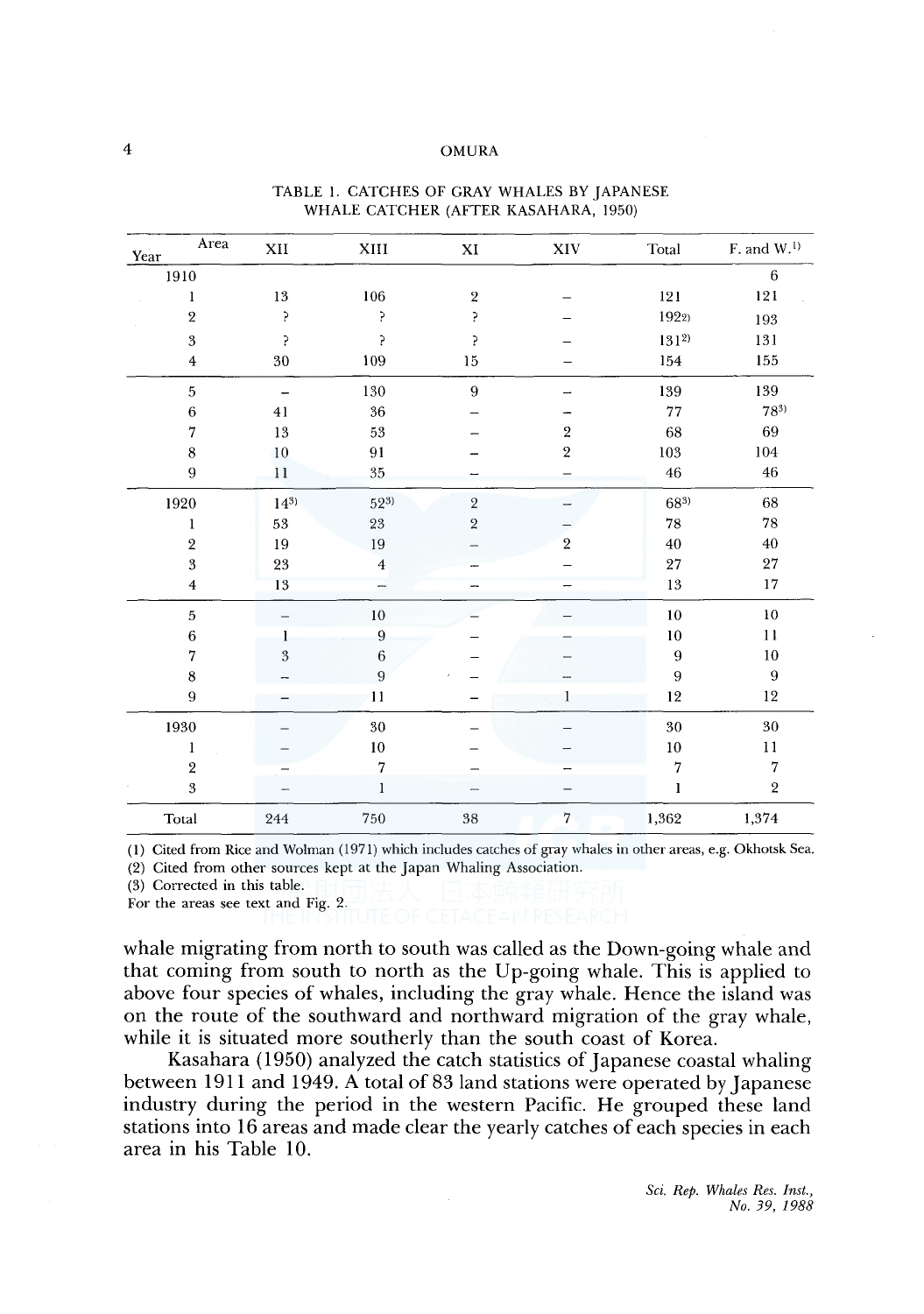

Fig. 2. Positions of land stations concerned with catches of gray whales (after Kasahara, 1950).

Table 1 was rearranged from his Table 10, extracting areas where gray whales were mostly taken during this period.

As to the Kasahara's area some explanation may be needed here (Fig. 2). Area XII means northeast Korea and includes land stations at Chongjin, Shinpo and Changjun. Area XIII means southeast Korea and includes Uljin, Kuryongpo and Ulsan. Area XI means North Kyushu and includes Senzaki, Okochi, Izumi, Nishidomari, Hidakatsu, Iki, Katashima, Yobuko, Ukishima and Arikawa. Area XIV means Yellow Sea and includes Cheju Island, Taihuksan, Uchong Island, Taechong Island and Changshan Island (Kantoshu).

As seen in Table 1 gray whales were mostly taken in Area XIII or southeast coast of Korean Peninsula and Ulsan was the center. This was followed by the Area XII or northeast coast of Korean Peninsula, and then North Kyushu. It is noted, however, some gray whales were taken in the Yellow Sea.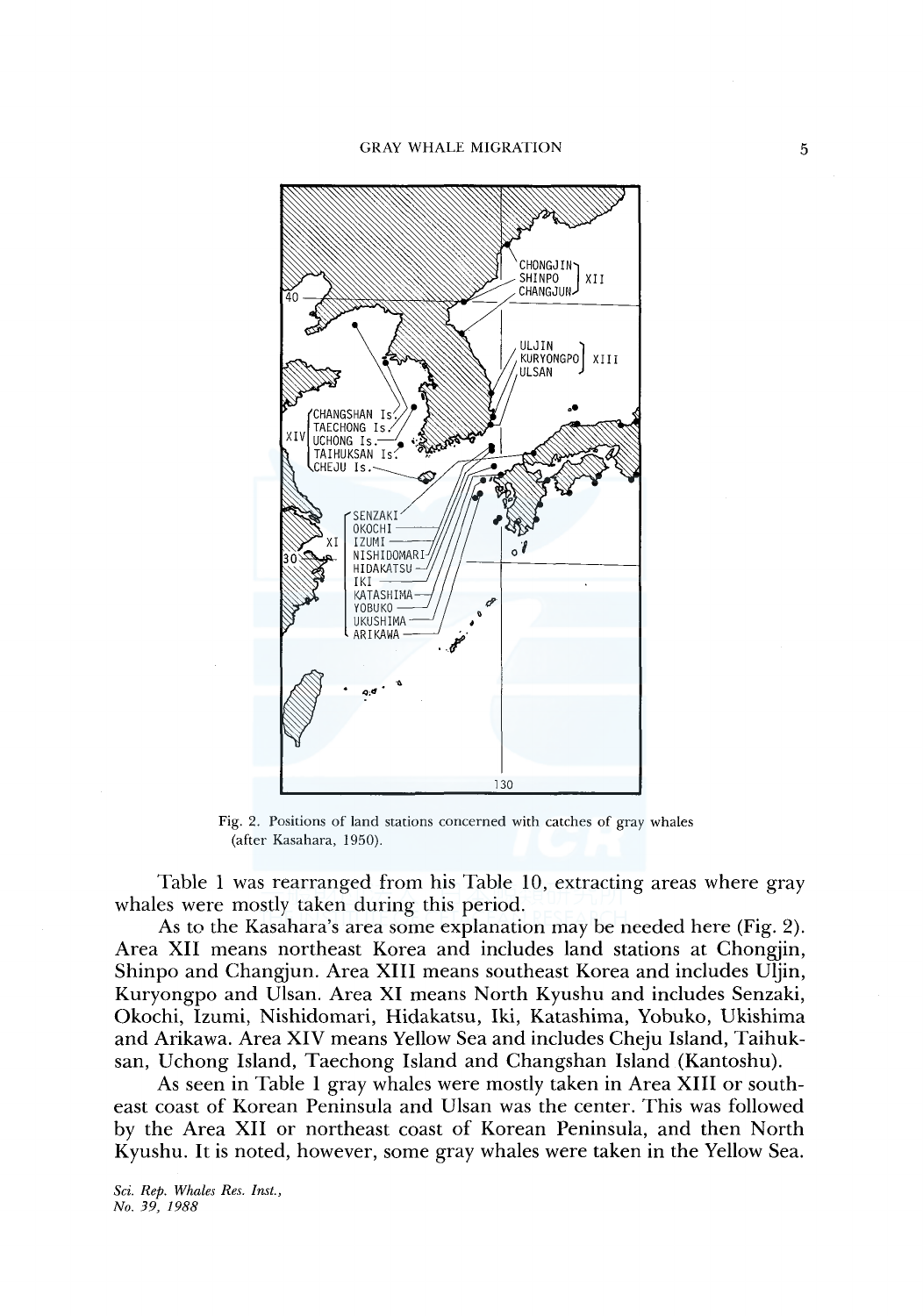This supports the recent reports of Wang ( 1978, 1984) that gray whales occur in the Yellow Sea.

In this connection I recall a whale observed by Professor K. Uchida of the Kyushu University. He was a famous ichthyologist who studied fish larvae. Prior to 1945 he worked at the Fisheries Research Laboratory at Pusan, Korea and made an expedition to collect fish larvae in May 1930 in the Yellow Sea. He positively identified a gray whale during this expedition near Inchon, an island locally called "Chanchangon" and situated at northwest of 60 nautical miles from Inchon. His observation of the whale is well described in his book (1964). He observed clearly the fluke-lifting behaviour of a gray whale. He also writes that the area was said to be a gathering place of whales.

Andrews (1914) writes that Captain H.G. Melsom has often observed them (gray whales) in this vicinity, but because of the abundance of other and more valuable species, they are not killed at this time by the Japanese. This was written about the whaling off the south coast of Korean Peninsula, but it is thought this was applicable also to the Yellow Sea, because the main catches in this area were fin whales.

It is possible, therefore, that the so-called Korean stock of gray whales, or at least a portion of them, entered into the Yellow Sea and hence migrated south along the east coast of China, as shown in Fig. 2 of Wang (1984). It is also possible that some whale went westwards from south coast of Korean Peninsula to the east coast of China, across the southern border of the Yellow Sea.

# MIGRATION ROUTE OF GRAY WHALES THROUGH THE COAST OF NORTHERN KYUSHU

Gray whales migrating to the northern Kyushu is a part of the Korean stock and its migration past Ikitsuki Island was noted above. However, the migration of these individuals are very difficult to be understood. Fig. 7 of Omura ( 1984) shows only the distribution of gray whales then known to him. In the case of humpback, fin and right whales it is possible that they migrated further south through the west coast of Kyushu. At Kasasa, a fishing village on the west of Kagoshima prefecture, these three species of whales were sometimes taken accidentally entangled in fishing nets (Nasu, 1974; Anon., 1978).

Gray whales, on the other hand, have never been noticed by villagers of Kasasa. It is possible, therefore, that gray whales took different course of migration from the above three species.

In this connection this problem should be considered in relation to the depth of the ocean. It is well known that the gray whale relies upon the benthic animals for food, though peripheral areas and pelagic resources are also exploited (Nerini, 1984). This does not mean, however, that they also live in pelagic seas. The California stock of gray whales migrates along the coastal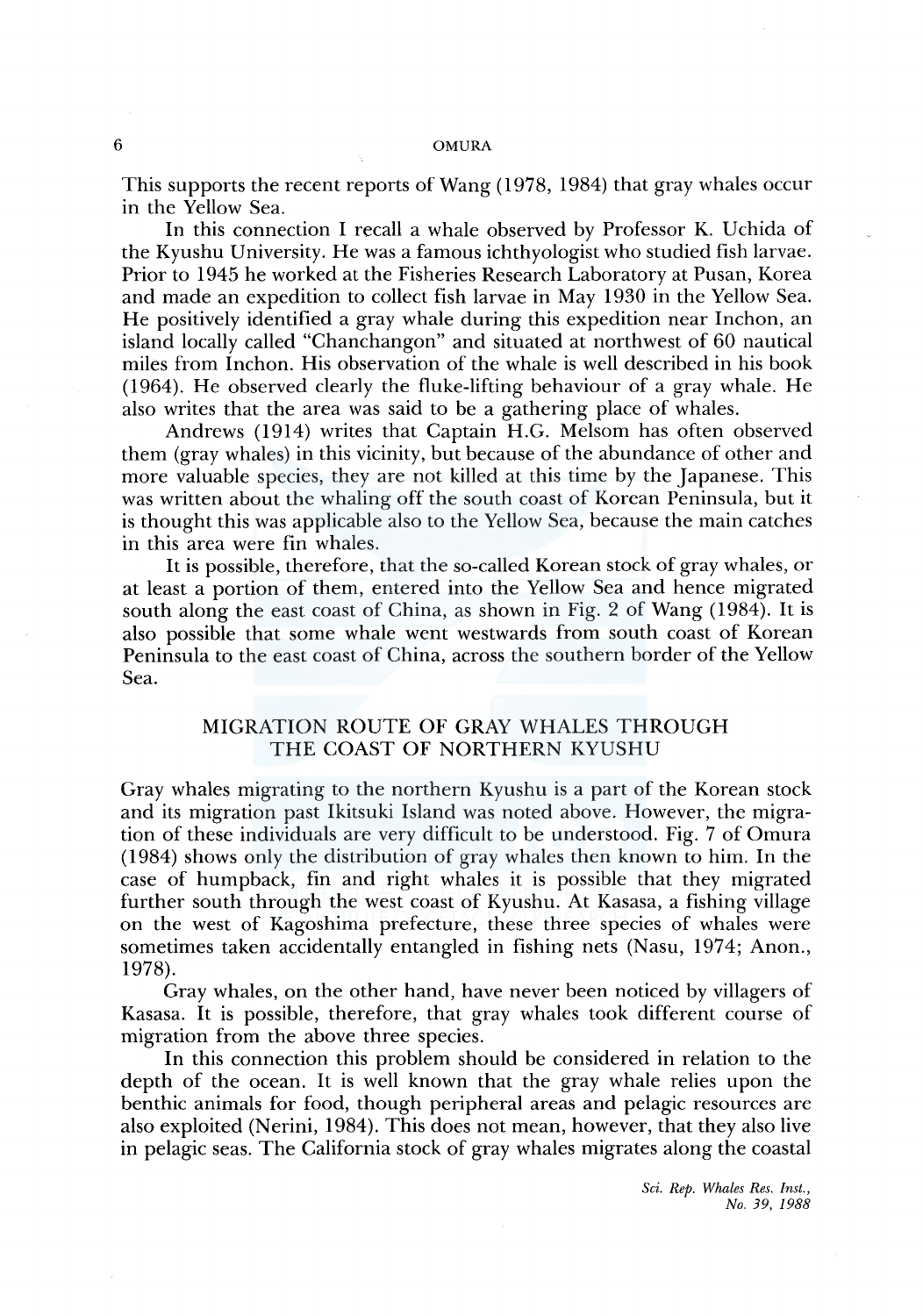

Fig. 3. Migration of the western Pacific stock of gray whales. (Excludes those occurring on the Pacific side of Japan).

1. Ikitsuki Island

2. Goto Island

3. Kasasa, Kagoshima prefecture

waters, and even in the eastern Bering Sea they travel within 2km from shore to Nuvivak Island after passing through Unimak Pass in the northbound migration. They migrated offshore only from that island to waters around St. Lawrence Island (Braham, 1984).

In comparing the migration of the eastern and western stocks of the gray whale we should consider the difference of the ocean structure between the eastern and western North Pacific. In the eastern North Pacific the continental shelf is less developed and the deep sea is close to the continent. On the contrary in the western North Pacific the continental shelf is well developed, and the Yellow Sea and most parts of the East China Sea are shallower than 200 meters.

The gray whale is thought to have evaluated to live in shallow water. In Fig. 3 the continental shelf or 200 meter depth line is shown by dotted line. As seen in this figure most part of the East China Sea is shallower than 200 meters, and the 200 meters line extends from east side of Formosa to the south side of Kyushu, but a tongue of deep water projects along southwest Kyushu as far north as it reaches westside of the Goto Islands, a group of small islands situated southwest of Ikitsuki Island. The gray whale, therefore, is thought to travel westwards, instead of southwards, avoiding this deep water, from Ikitsuki until it reaches to the coast of China. Such migrations directly crossing the East China Sea, from east to west or reverse way can not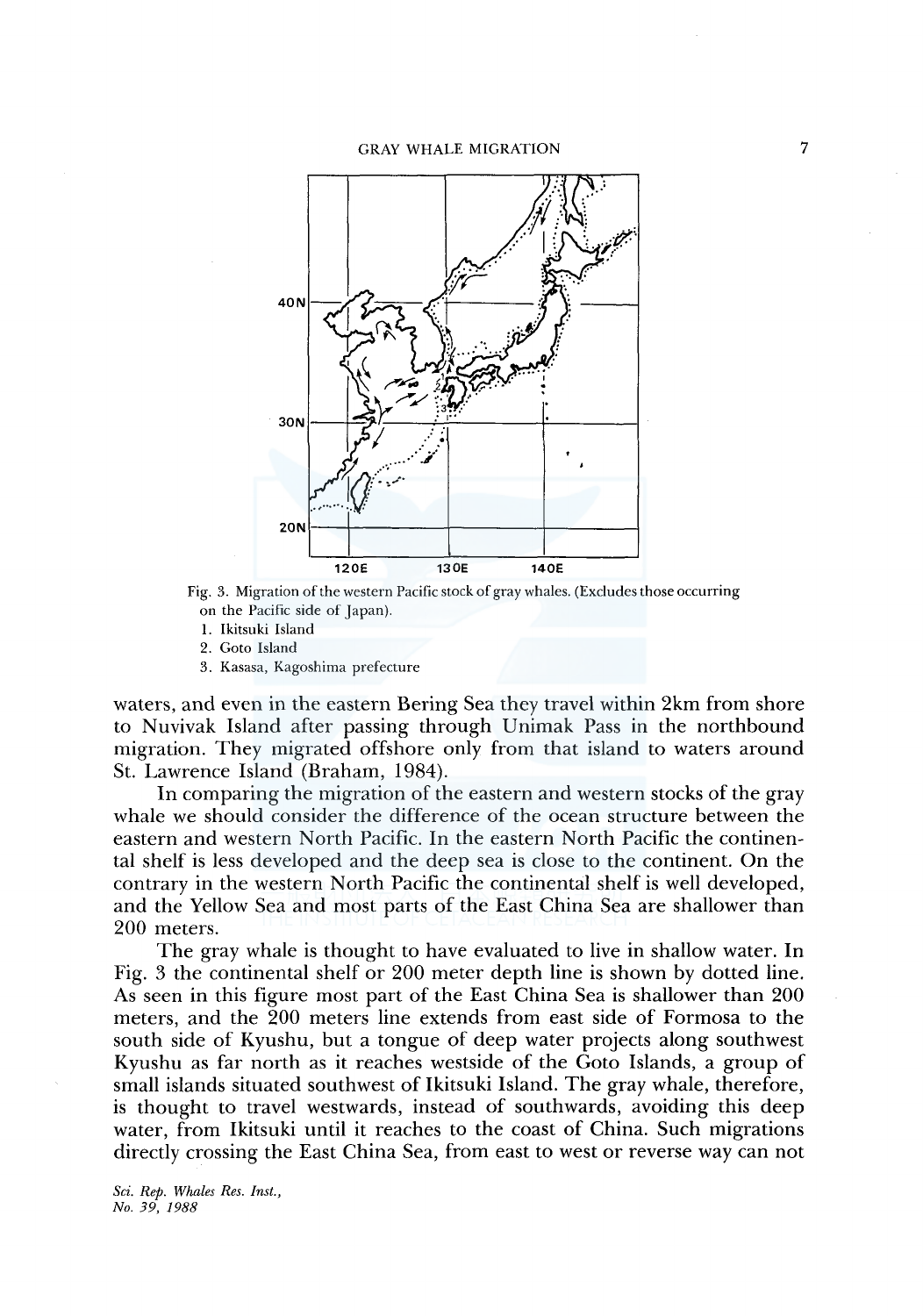# 8 OMURA

be denied. In this case they travel about 400 nautical miles of offshore.

Wang (1984) speculated that the western Pacific stock of the gray whale migrated in the former times through the waters off the east coast of China, and entered the calving grounds in the coastal waters of Guangdong Province. He also extended the speculation that these calving grounds are possibly in Baya Bay and Wailuo Harbour and that a few individuals probably reached occasionally as far south as 20°N in the adjacent waters of the east coast of Hainan Island.

In the light of the above knowledge of the distribution of the two gray whale stocks the names of "California" and "Korean" stocks seem to be inappropriate. The better expression will be "eastern Pacific" and "western Pacific" stocks of the gray whale.

Present size of the western Pacific stock of the gray whale, however, has been reduced to such a low level that it can no longer function as a significant part of its ecosystem (Brownell, 1977). Yablokov and Bogoslovskaya (1984) referred to a statement of Berzin ( 1978) that they were not recovering and the number continuing to decline.

### ACKNOWLEDGEMENTS

I am much indebted to Dr R. L. Brownell, Jr. of the U.S. Fish and Wildlife Service, San Simeon, California for his critical comments and correction of languages of earlier draft of this manuscript. Dr Toshio Kasuya of the Far Seas Fisheries Research Laboratory and Dr Akito Kawamura of the Faculty of Fisheries, Hokkaido University kindly reviewed the manuscript and offered many useful comments.

### REFERENCES

- ANDREWS, R. C., 1914. Monographs of the Pacific cetacea. 1. The California gray whale *(Rhachianecteds glaucus* Cope). *Mem. Am. Nat. Hist.* (N.S.) 1: 227-287
- ANON., 1978. Kujira-tori no Hanashi (Tale of catching whales). *Geiken Tsushin,* 312: 57-58. (in Japanese).
- BowEN, S. L., 1974. Possible extinction of the Korean stock of gray whale *(Eschrichtius robustus).]. Mamm.,*  55: 208-209.
- BRAHAM, H. W., 1984. Distribution and migration of gray whales in Alaska. pp. 249-266. *In:* M.L. Jones, S. L. Swartz and S. Leatherwood (ed.) *The gray whale,* Eschrichtius robustus. Academic Press, Orlando, Florida. 600 pp.

BROWNELL, R.L. Jr., 1977. Current status of gray whale. *Rep. int. Whal. Commn,* 27: 209-211.

BROWNELL, L. Jr. and C. Chun, 1977. Probable existence of the Korean stock of the gray whale *(Eschrichtius robustus).j. Mamm.,* 58: 237-239.

INTERNATIONAL WHALING COMMITTION, 1986. *Thirty Sixth Report of the Commission.* 

KASAHARA, A., 1950. *Nihonkinkai no Hogeigyo to sono Shigen [Whaling in the seas around Japan and its resources].*  Nihonsuisan K. K. Kenkyujo Hokoku, Tokyo. No.4. 103 pp. with 95 Figs. (in Japanese).

MIZUE, K., 1951. Gray whales in the east sea area of Korea. *Sci. Rep. Whales Res. Inst.,* 5: 71-79.

NASU, K., 1974. Satsuma-hanto ye agatta Zato-kujira no Hanashi. [Tale of a humpback whale landed at Satsuma Peninsula]. *Geiken Tsushin,* 275: 54-57. (in Japanese).